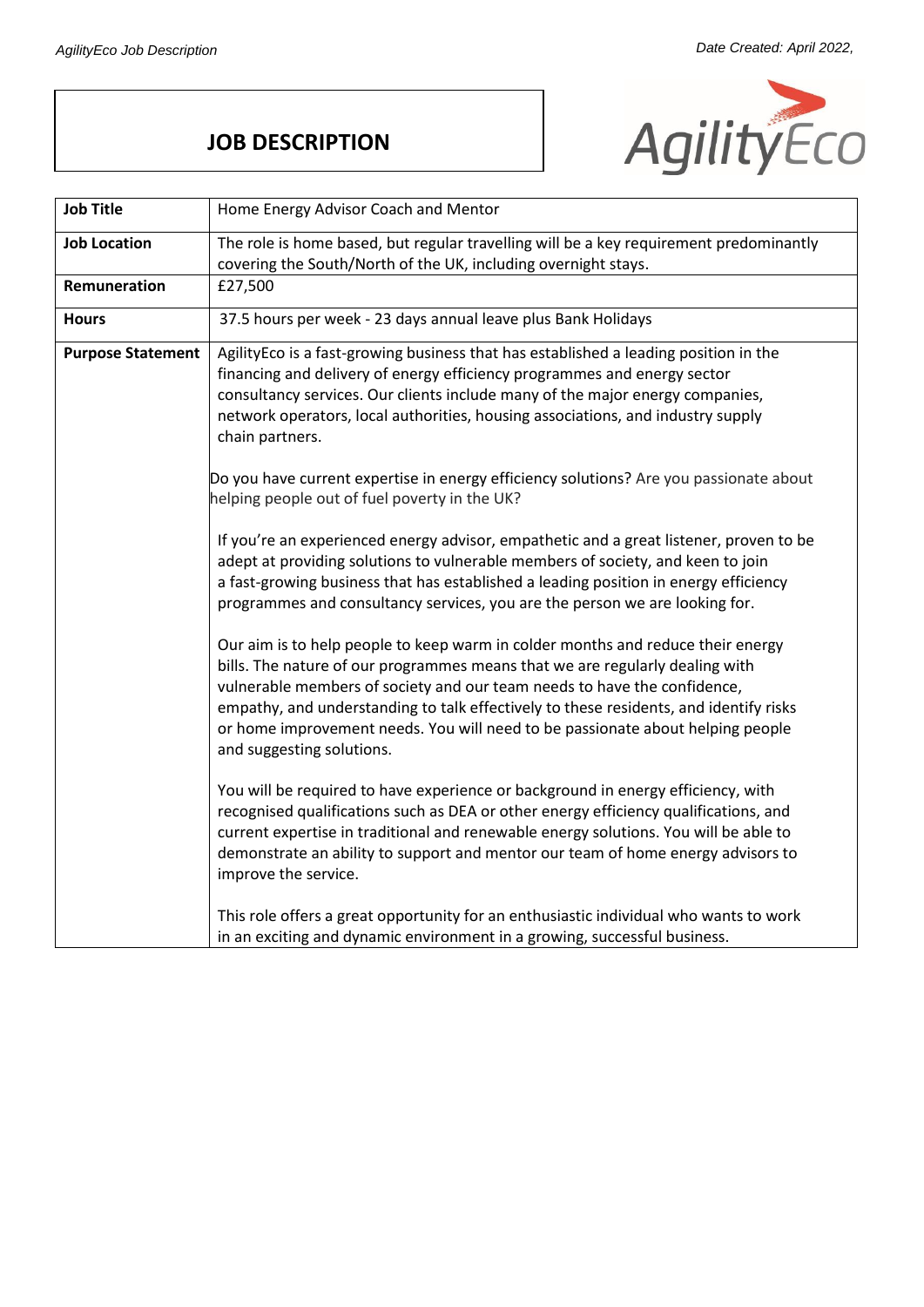| <b>Accountabilities</b>                | The successful applicant will work alongside the HEA Manager to fulfil the key responsibilities                                                                                                              |
|----------------------------------------|--------------------------------------------------------------------------------------------------------------------------------------------------------------------------------------------------------------|
|                                        | outlined below:                                                                                                                                                                                              |
|                                        | Mentor new HEAs when they commence carrying out visits/calls.<br>Undertake shadowing visits for HEAs to monitor performance.<br>Provide HEAs with constructive feedback and support both orally and written. |
|                                        | Arrange unannounced spot-check stock audits when feasible.                                                                                                                                                   |
|                                        | Assist and deliver with training requirements in the office and in the field.<br>Desktop data analysis and quality assurance activities to monitor HEA performance<br>supporting the HEA Manager.            |
|                                        | Undertake home visits/telephone advice calls.                                                                                                                                                                |
|                                        | Work closely with the team in LEAP and HEA Management to identify any issues and<br>trends that may impact the delivery of the scheme.                                                                       |
|                                        | Support senior management to highlight operational risks and areas for improvement.                                                                                                                          |
|                                        | Recognise when to escalate queries to senior management.                                                                                                                                                     |
|                                        | Keep up to date with any business development and new product lines/schemes and any<br>industry changes affecting the business and relaying this knowledge back to the team<br>where required.               |
|                                        | Seek to progress professional development both independently and through compulsory<br>training.                                                                                                             |
|                                        | Dimensions of Role The job holder will report directly to the Energy Advice Project Manager supporting the                                                                                                   |
|                                        | Community Projects and assisting the team to ensure the business fulfils its delivery                                                                                                                        |
|                                        | obligation with its industry partners. The job holder will not have direct reports.                                                                                                                          |
| <b>Working</b><br><b>Relationships</b> | The role will involve a close working relationship with external project partners.                                                                                                                           |